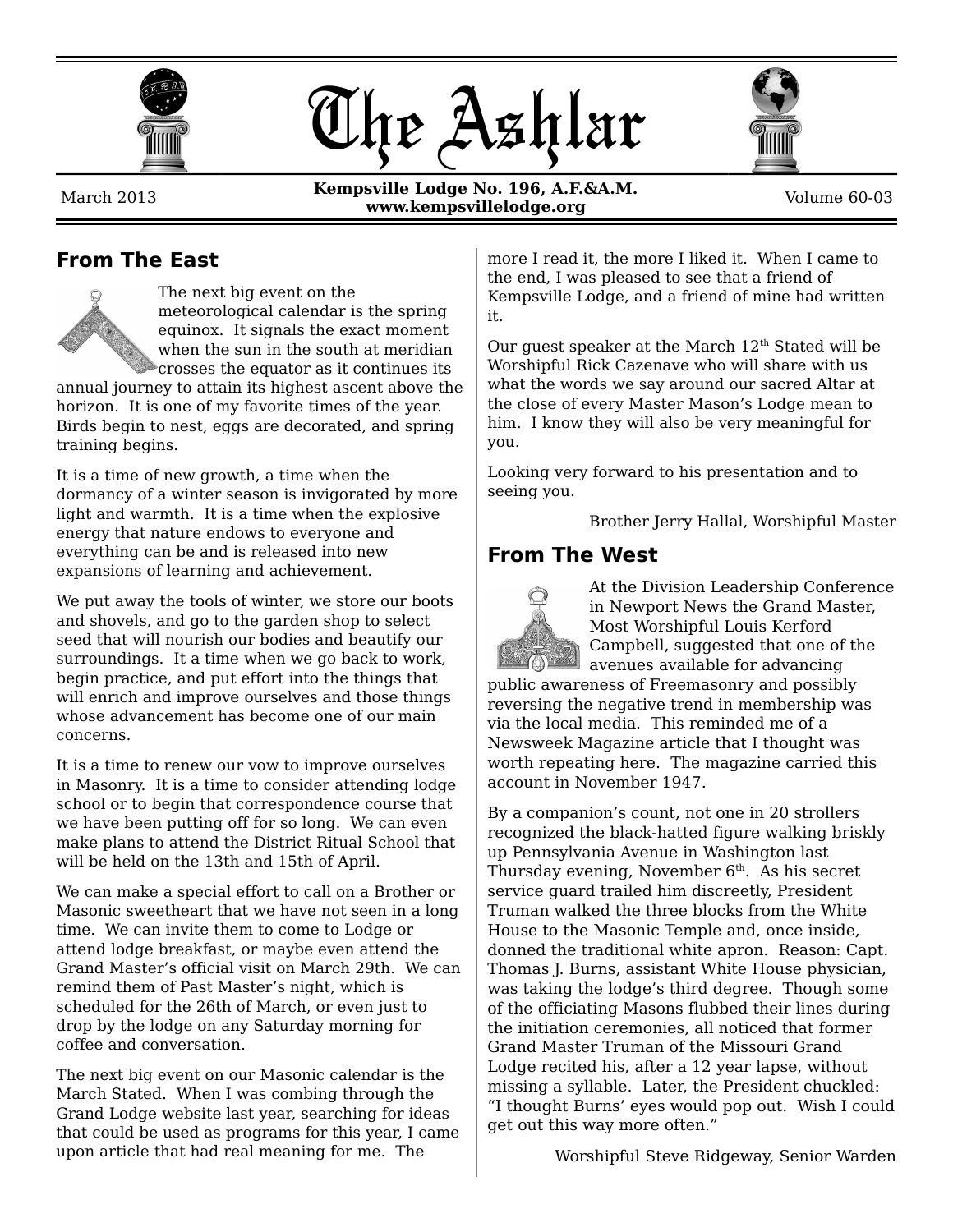## **From The South**

It's hard to imagine that we've started our new year. Seems like only a few weekends ago we had our installation. I have a special "charge" to our membership, more especially our new initiates and newly raised masons. Start the year off right. For our new members, take advantage of Monday night school, volunteer for a committee, help out on a degree team. There's always tasks needed to be done around the Lodge. For our more experienced members, coaches are always needed. If anyone has any questions, our Worshipful Master will happily assist you in finding a spot. As usual, the more we participate, the more we enhance ourselves, and our Lodge.

John Preddy, Junior Warden

#### **Masonic Birthdays for March**

Robert Craig Belda '00 Jackson Rollins Bell, Jr. '09 Orlando C. Bitanga '98 Donald Ray Blair '77 James Delbert Boone '76 William Edwain Combs '80 Charlie L. Pallett, III '87 James F. Dombey '11 Patrick Walne Dunn '05 George M. Harrell, Jr. '70 William Harry Holland '57 Christopher John Jaeger '58 Frederick W. Rudiger '03 William M. Johnson '93 John Duane Johnstone '64 Thomas William Lang '05 Robert Lee Lankford '72 Lester Randall Lefler '89 Robert Dale Leonard, Jr. '05 Linwood Ray West '91 Thomas E. Lindner '83

Winston E. Marchman '63 George W. Messinger '94 Robert Carl Metz '92 Sidney Thomas Moore '69 Gary Burke Nye '06 William H. Pierce '46 Michael S. Polychroni '85 Charles Joseph Ridgely '09 Donald K. Robinson '93 Michael Ryan Sheehan '96 Fredrick A. Steinmiller '01 Thomas Ray Sutherland '77 Roger Wayne Taylor '11 Russell J. Tjepkema '10 James Arthur Widener '83

#### **Masonic Veterans for 2013**

| March    | Winston Edward Marchman | 50 Years |
|----------|-------------------------|----------|
| April    | Thomas Gray Webber, Sr. | 50 Years |
| July     | Joseph Francis Thornton | 50 Years |
| October  | Richard Leopold Naujoks | 60 Years |
| November | Albert Lee Bonney, Jr.  | 50 Years |
| December | Ejnar Olaf Jorgenson    | 60 Years |

#### **Youth Corner**

Support for Bethel 42's Joint Grand Visitation held at Kempsville Lodge was amazing, the Lodge room was at capacity with over a hundred in attendance. For those that came out to support our youth, Thank You from the Daughters and Adult Leadership of Bethel 42.

Our Demolay Chapter continues to grow with the addition of several new members and an increasing list of prospects. Success in recent ritual competition and strong adult leadership is keeping Kempsville at the top of Virginia's Demolay and is a direct reflection of your support.

March  $3<sup>rd</sup>$  at 2PM is the Bethel's next meeting, March 7<sup>th</sup> at 7PM for the Demolay. Come on out and support the youth.

Brother Rob Worthington, Youth Advisor

#### **Trestleboard**

| Princess Anne Lodge No. 25, 6PM                            |  |  |  |
|------------------------------------------------------------|--|--|--|
| March 12  Stated Communication                             |  |  |  |
| Speaker: Rick Cazenave, 6PM                                |  |  |  |
|                                                            |  |  |  |
| Kempsville Lodge No. 196, 3PM-7:30PM                       |  |  |  |
| March 26  Spring Past Masters Night, 6PM                   |  |  |  |
| March 29  Grand Master's Official District Visit           |  |  |  |
| Khedive Shrine Center, 6PM                                 |  |  |  |
| March 30  Monthly Breakfast, 8AM                           |  |  |  |
| April 9  Stated Communication                              |  |  |  |
| White Leather Apron Play, 6PM                              |  |  |  |
| April 13  C. Frank Hicks Ritual School                     |  |  |  |
| District 36/56, 8AM-1PM                                    |  |  |  |
| Lake Drummond Lodge                                        |  |  |  |
| April 15  Parkerson Ritual School                          |  |  |  |
| District 36/56, 6PM                                        |  |  |  |
| Kempsville Lodge                                           |  |  |  |
| April27  Monthly Breakfast, 8AM                            |  |  |  |
| For the latest, up-to-date schedule, check our web site at |  |  |  |

www.kempsvillelodge.org.

## **Thoughts and Prayers**

Please keep these Brethren and their families in your thoughts and prayers:

Chris Anders – 635-7617 Brother George Boggs – 461-7939 Brother Fred Feller – 422-3219 Brother Grady McGuire – 495-0778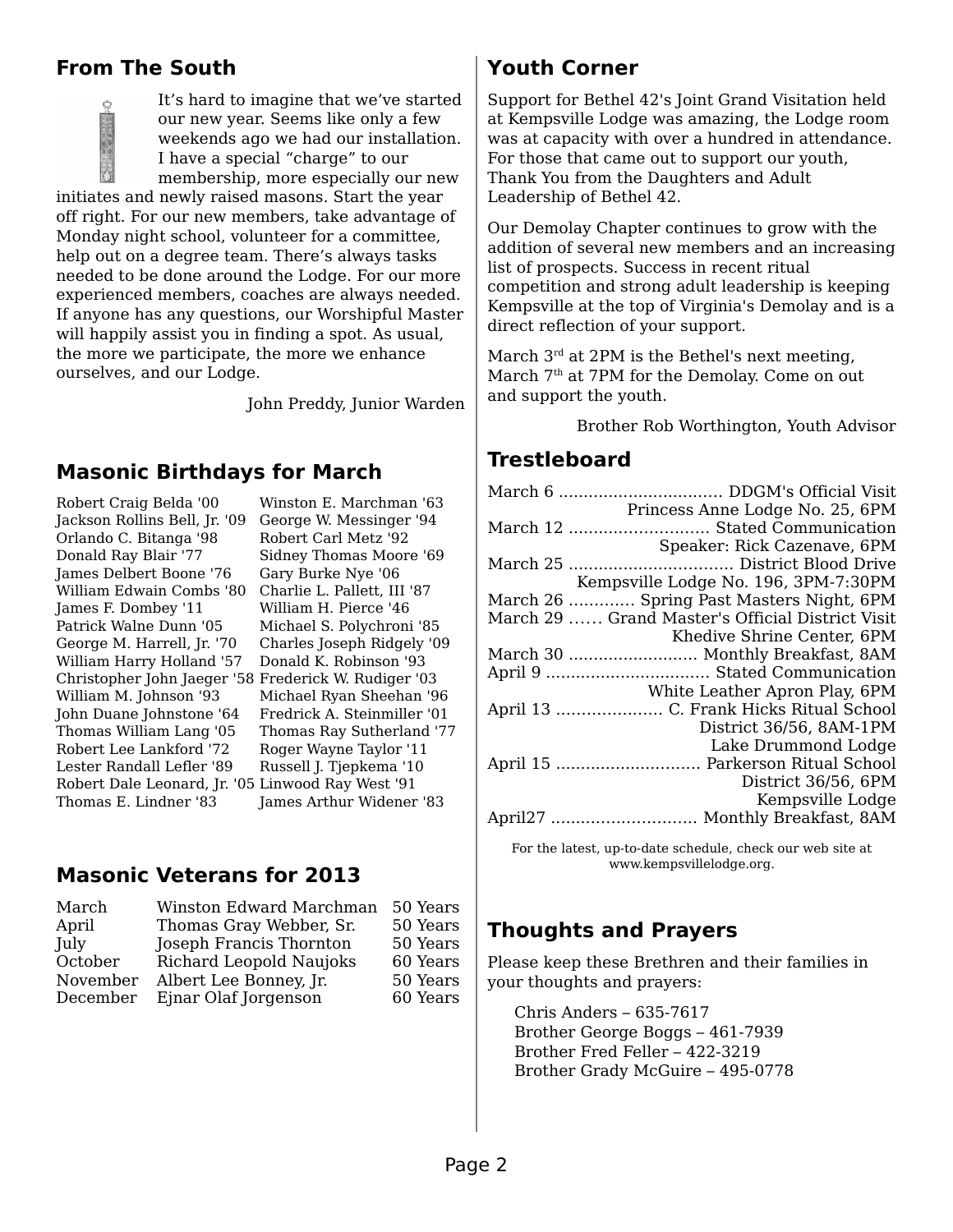## **To Our Masonic "Sweethearts"**

Happy Birthday to our special ladies in March:

| Edna St. John         | March 1st              |
|-----------------------|------------------------|
| <b>Catherine Mote</b> | March 4 <sup>th</sup>  |
| <b>Vivian Estes</b>   | March 17th             |
| <b>Kaye Peters</b>    | March 18 <sup>th</sup> |
| Carol Wicks           | March 24 <sup>th</sup> |
| Mary Hawker           | March $25th$           |
| Leona Cronemiller     | March $27th$           |
| Carol Leszczynski     | March 27 <sup>th</sup> |
| Jean Mordica          | March 28 <sup>th</sup> |
| Sharon Nolan          | March 29 <sup>th</sup> |

If any of our ladies are in need of assistance from the Lodge, please don't hesitate to contact the Worshipful Master or Secretary.

We'd also like to remind all our ladies that if you are considering any major repairs to your home and want to make sure they're needed, feel free to contact us. We'll be glad to offer advice and assistance.

## **Masonic Blood Program**

Brethren, the 56<sup>th</sup> District provided the Red Cross with 35 units of blood during the January donation, this effort exceeded the Red Cross goal of 33 units for the district. Kempsville Lodge No. 196 was represented by 9 brothers who made us the second most represented lodge during the donation night. Our participation was surpassed by Princess Anne with 16 brothers donating; our standing was reduced to fourth when the computation was adjusted for platelet donation. Thank you very much to the participating brothers. For the information of all hands, our next blood donation will be held at Kempsville Lodge No. 196 on March 25th from 3 to 7:30PM. Thanks in advance to all brothers who support the donation effort.

Brother Greg Muir, Lodge Blood Coordinator

## **Light In Masonry**

My Brethren, from the moment you enter the West gate I challenge each of you to continuously seek light in Masonry. For purposes of this article, by light in Masonry is meant the pursjuit of knowledge. Once you are initiated as an EA, you should continue seeking more light in Masonry until at last you pass to the celestial Lodge above.

Yes, education is a lifetime learning process. I urge you to encourage each other to become proficient in all the degrees of Freemasonry, and to take the initiative to complete all of the Masonic educational courses made available to you by the Grand Lodge of Virginia.

Share the light my Brethren. Pass it on to those who wish to be brought from darkness to Masonic light. Remember, a candle loses nothing by igniting another wick.

> **Et lux in tenebris lucet** (and the light shineth in the darkness)

You hold the future of Masonry in your hands Brethren. Please do not let the light flicker and die. Do whatever you can to make certain that the light of Freemasonry continues to shine, and may it never be extinguished.

Worshipful Bill Nelligar

# **On This Day**

If it has pleased the supreme architect of the universe to make me a humble instrument to promote the welfare and happiness of my fellowmen, my exertions have been abundantly recompensed by the kind partiality with which they have been received; and the assurance you give me of your belief that I have acted upon the square in my public capacity, will be among my principal enjoyments in this Terrestrial Lodge.

Brother George Washington

Brother George Washington received the second degree of Masonry on March 3, 1753.

"A man only learns in two ways, one by reading, and the other by association with smarter people."

"Even if you are on the right track, you'll get run over if you just sit there."

"Everyone is ignorant, only on different subjects."

"Live in such a way that you would not be ashamed to sell your parrot to the town gossip."

Brother Will Rogers

Brother Will Rogers was raised to the Sublime Degree of Master Mason on March 16, 1908 in Clarence Lodge No. 53 in Oklahoma.